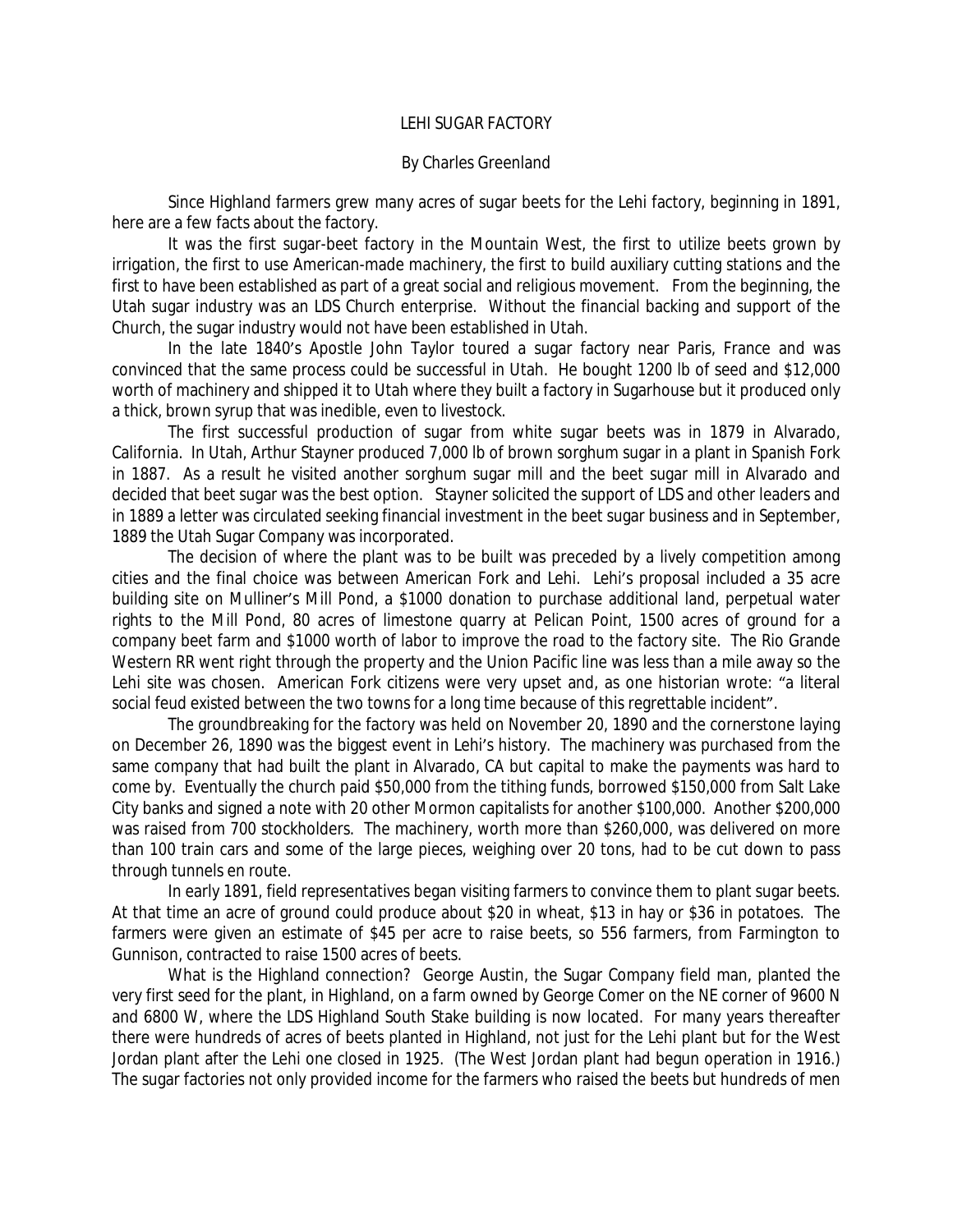of all ages-many from Highland-worked each fall/winter for 2-3 months during the "campaign" when the beets were processed.

During its lifetime the Lehi plant processed over 2.5 million tons (5 billion pounds) of beets, extracting almost 7 million 100-lb bags of sugar.

In 1939 the buildings were sold and many were torn down and moved elsewhere. Much of the brick from the main factory was used to build the Joseph Smith Memorial building on the BYU campus and the Lehi First Ward chapel. The 184 foot smokestack and a building built in 1914 are all that remain of the factory today.



Lehi Sugar Factory 1905